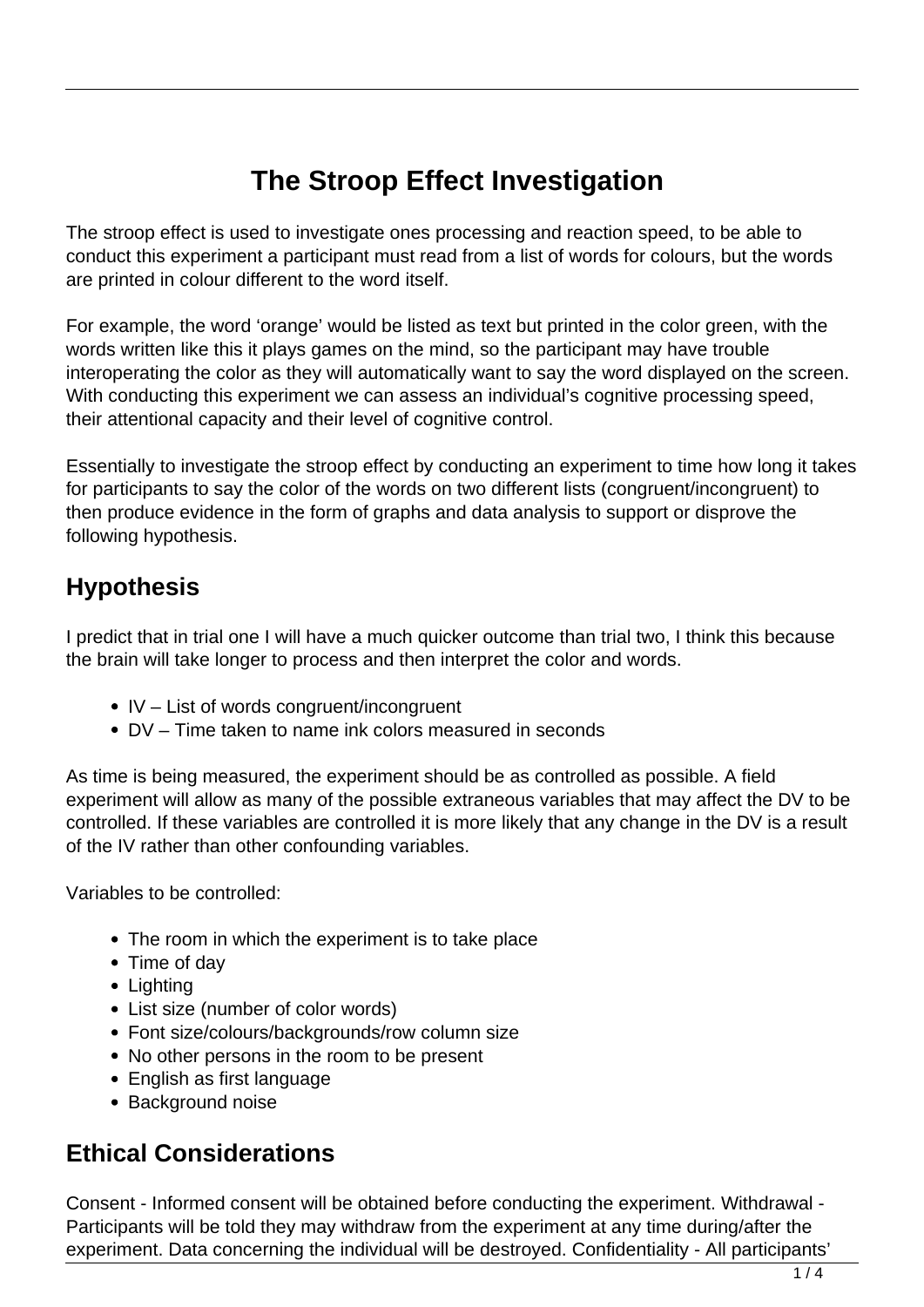details will be treated confidentially.

### **Materials**

- List of colour words. One list contains 25 colour words that match the font colour (congruous) i.e. GREEN. The other list contains 25 colour words that do not match the font colour (incongruous) i.e. YELLOW. Both lists contain 25 words so data from each list time can be compared. Lists are standardized; same font, size, colour order.
- A copy of the words taken so the accuracy can be checked at all time of the experiment.
- Briefing and debriefing information is standardized and typed. This will make sure participants have all the information they need and nothing forgotten.
- Instructions
- A stopwatch
- Paper/pen to record results

#### **Method**

- 1. Participants were told to follow a link that took them to the tab where the Stroop effect experiment was conducted
- 2. Once on the link there will be a set of instructions outlining how to complete the experiment,
- 3. Once the participant has read over these and has given consent to continue, they must click the 'run experiment' button, then 'go to first test'
- 4. You then will be presented with a chart with 25 words in it (as shown in figure 2.9), these words will all say a colour and the word will be the same colour as the word written
- 5. Proceed to read these words out as fast as you can out aloud, once you have read through all of the colours press the 'finish' button
- 6. It will present you will a number at the top of the screen, record this number down in a chart
- 7. Continue by pressing the 'ok' button and then the 'continue experiment'.
- 8. You will then be presented with another set of 25 words in a chart (as shown in figure 2.10) however these words will not be the same colour as the word written
- 9. You will have to read out the colour presented, NOT written down. Once you have read each of the colours out aloud as fast as you can you press the 'finish' button
- 10. You will be presented with a time, record this time down
- 11. You will now have to repeat this process another two times, make sure you record your time every time.

### **Discussion**

The results from this experiment illustrate that the reaction time for the congruent condition was significantly faster than that of the incongruent condition, as shown in the tables above. After the standard deviation for the 'error' was calculated, it can be seen that the incongruent condition had significantly higher error values in comparison to the congruent condition. This supports both the hypotheses and therefore proves the Stroop effect conducted in 1935, where participants were placed in two different conditions. The participants that were placed in two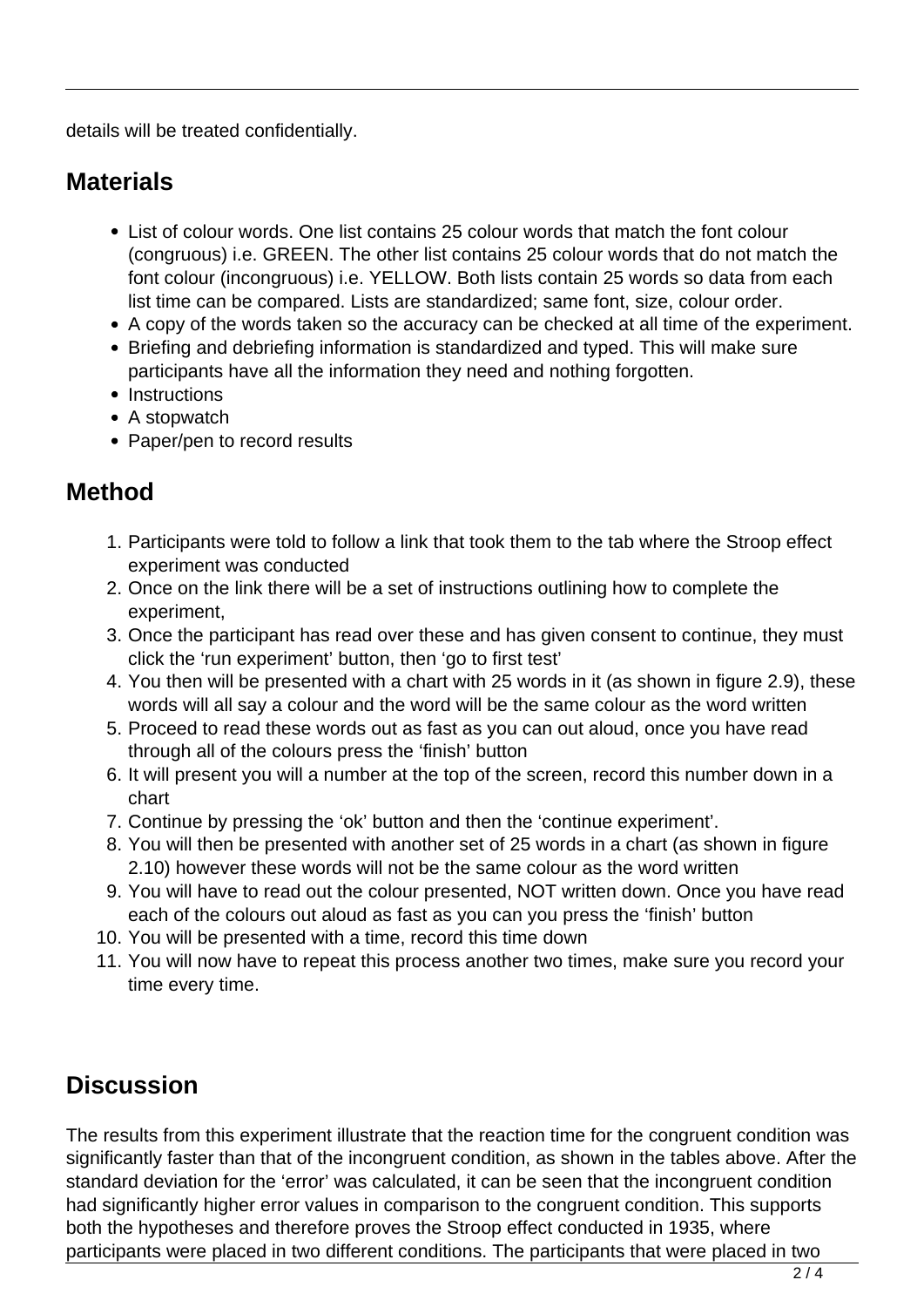different conditions. When the participants were assessed in the congruent condition were found to have a significantly lower reaction times when naming the color of the ink in comparison to when in the incongruent conditions.

The results of the presented experiment showed that using color neutral words did mean that participants could state the color ink the words were written in, in a faster time than they could for color associated words. Task completion times in trial 1 (color associated words) were shown to be statistically significantly different from those in trial 2 (colour neutral words). This suggests that the automatic process of reading the words interfered with the controlled process of naming the ink colour.

A similar result was found by J.R Stroop in 1935, in the original Stroop test. He used this result to state that there is substantial interference from the color name, causing people to find it hard to respond with the color ink in which the word is written rather than the color the word describes. Stroop's research also provided evidence for the concept that resources are limited, and have to be allocated accordingly. The present research goes to support this idea in the fact that the resources appear to have been allocated to the automatic process rather

than the controlled one. This suggests that in this case the limited processing resource have not been allocated to the required controlled processing function required to state the ink colour. Therefore supporting Stroop's ideas. It also provides support for Sciffrin and Schneider's two process theory.

The main problem encountered was the sample bias. The participants that were used were all around the same age in the same class, and cannot be generalized to society. Therefore the results gained are unreliable. The experiment can also be heavily criticized for being gender bias, as there was an uneven number of sexes. Another limitation was the effect of the uncontrolled variables had upon the investigation such as noise and light which acted as an interference and could have affected the reaction time and number of errors.

Improvements are required to increase the validity of the results. A larger sample size would make this experiment more reliable and more able to generalize the findings. To improve the aspect further, a wider age range would increase the validity as age could have an effect on attention. This could be used to research further into the mind of individuals. Furthermore, a more diverse gender would be beneficial in increasing the validity of the experiment as there are key differences between male and females as has been indicated throughout the field of psychology.

## **Conclusion**

Stroop suggested that reading words is an automatic response. When a person is given a list of words they will read them, even if they have been asked not to. When presented with words and colours that do not match people will still try to read the word instead of naming the colour. Participants find it difficult to suppress the need to read words. This causes conflict and results in a slower response time.

The results of this experiment seem to support Stroop's theory and the hypothesis. The response times for incongruent lists vary widely. This may be because some participants were